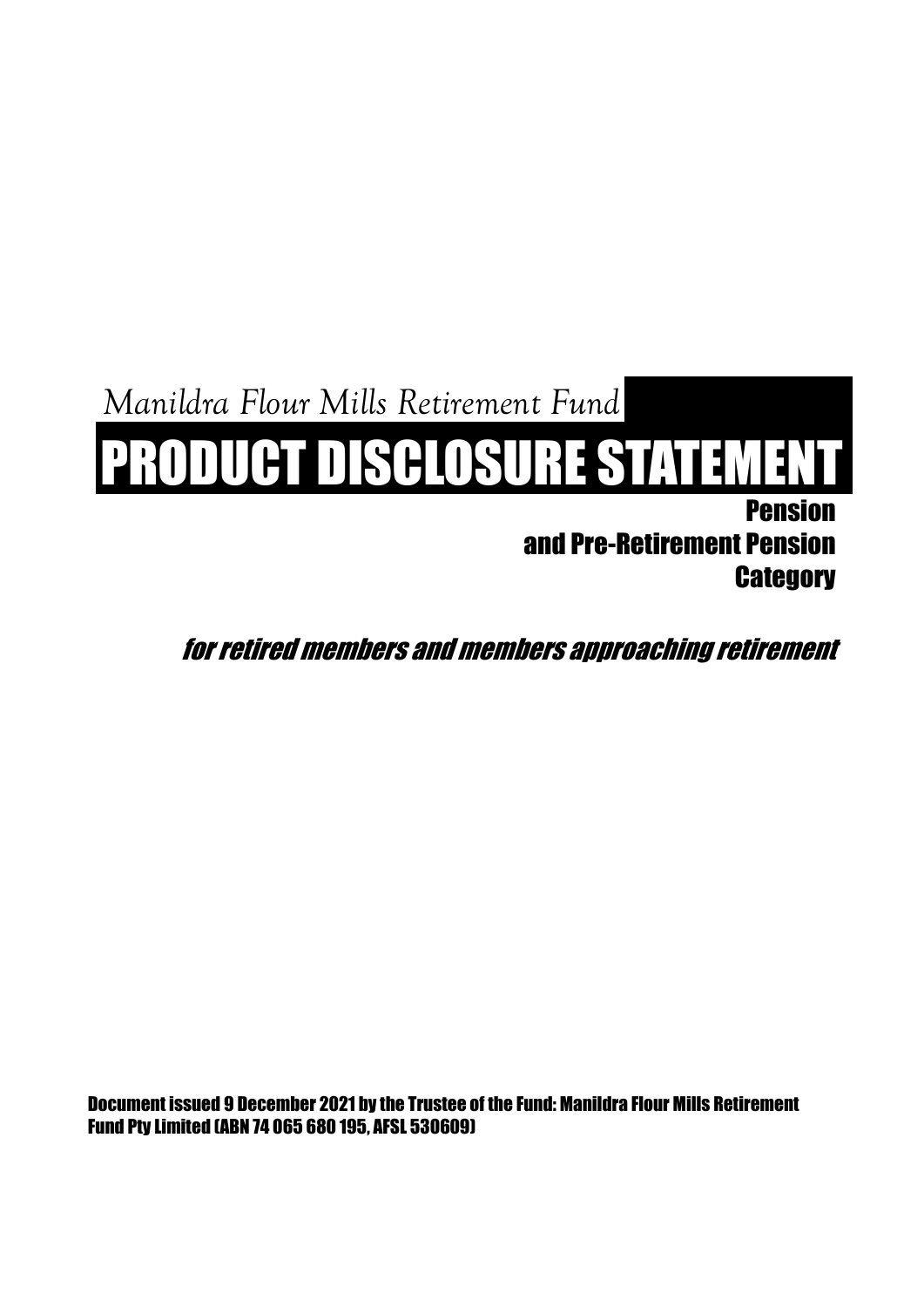# INDEX

# <span id="page-1-0"></span>**HOW TO CONTACT THE FUND**

If you have a general inquiry or complaint, contact:

Mrs Belinda Burton Fund Secretary Manildra Flour Mills Retirement Fund PO Box 72 Gladesville NSW 1675

Telephone: (02) 9879 9800 Fax: (02) 9879 5579 Email: belinda.burton@manildra.com.au

## **SUMMARY**

- ➢ The Manildra Flour Mills Retirement Fund Pension allows you to leave all or part of your benefit in the Fund after you retire.
- ➢ Pension payments are made monthly. Pensioners can also apply for additional oneoff payments during the year.
- ➢ The Pre-Retirement Pension option allows you to receive part of your superannuation as a pension while you are still working.
- ➢ You can start a pension at any time after you reach your preservation age, even if you are still working. However, you must transfer a minimum amount of \$50,000 to your pension account in the Fund.
- ➢ If you start a Pre-Retirement Pension while employed by the Manildra Group you will also remain in the active section of the Fund. While you remain employed by the Manildra Group your employer will continue to make its normal contributions to the Fund and you will continue to be provided with the same level of insurance cover for death and disability.

## IMPORTANT INFORMATION ABOUT THIS DOCUMENT

This Product Disclosure Statement (PDS) contains general factual information only and has been prepared without taking into account your individual objectives, financial situation or needs. Before acting on the contents of this document, you should consider whether it is appropriate to you, having regard to your objectives, financial situation and needs.

*You should obtain advice from a licensed financial adviser before making any decisions about your superannuation, including starting a pension. Neither the Trustee nor your Employer is licensed to provide you with financial advice.*

The PDS was prepared by Manildra Flour Mills Retirement Fund Pty Limited (ABN 74 065 680 195, AFSL 530609), the Trustee of the Manildra Flour Mills Retirement Fund (ABN 32 448 411 930) ("the Fund"). It describes the main features of the pensions offered by the Fund, including costs and investments. A separate PDS describes the benefits for active Fund members. If you request further information, the Trustee of the Fund will provide all information that it reasonably believes you require to make an informed assessment of the management and financial condition of the Fund and the investment performance of the Fund.

#### **Access to Current Information**

The information in this PDS is correct at the time of publication. If there should be any materially adverse changes in the future, or if any materially adverse omission is discovered in this PDS, the Trustee will advise you in writing. Other information in the PDS (e.g. investment returns) will change and the PDS will be replaced from time to time. A printed copy of the latest PDS and any published updated information may be obtained free of charge from the Fund's website, http://super.manildra.com.au or by contacting the Fund Secretary (see contact details on this page).

**Page 1**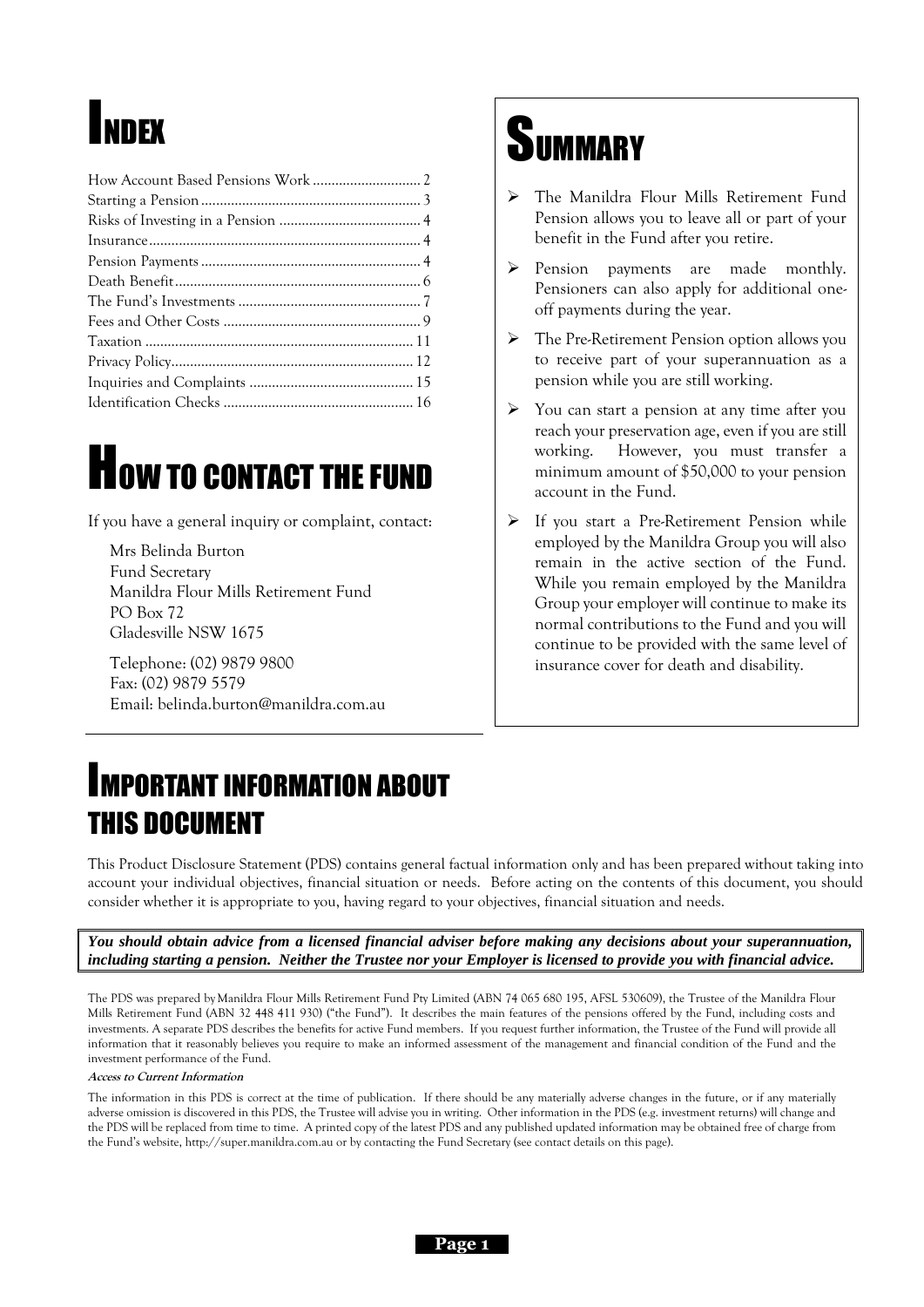# **WELCOME**

While you are employed by Manildra Flour Mills or its related companies (the "Manildra Group"), your employer can pay superannuation contributions into the Manildra Flour Mills Retirement Fund<sup>1</sup>.

After you retire the Manildra Flour Mills Retirement Fund Pension allows you to receive an account-based pension from the Fund.

Prior to retirement you can receive part or all of your Fund benefit as a Pre-Retirement Pension, even if you move to a different employer. This allows you to supplement your salary in the years leading up to retirement.

Currently, the Manildra Group meets all Fund expenses other than investment fees. The Manildra Group reserves the right to change this in the future. You would be advised in advance of such a change.

We encourage you to read this PDS and to contact the Fund Secretary if you have any questions.

See the Fund's website, [http://super.manildra.com.au,](http://super.manildra.com.au/) for more detailed information on the fund, including:

- the latest [Product Disclosure Statements](http://super.manildra.com.au/member-guide-pds/) and [Annual Report to Members;](http://super.manildra.com.au/annual-reports/)
- recent [investment returns;](http://super.manildra.com.au/about-the-fund/)
- information about the Fund's directors and [management;](http://super.manildra.com.au/about-the-trustee/) and
- [legal documents](http://super.manildra.com.au/trust-deed/) relating to the Fund and Trustee.

The website also contains the **forms** you need to:

- apply for a pension or pre-retirement pension;
- update the nominated beneficiaries for your death benefit.

## **HOW ACCOUNT-BASED** PENSIONS WORK

<span id="page-2-0"></span>An account-based pension works like your existing superannuation account, except that you cannot make further contributions to the account, and you are paid part of your account each year as a pension subject to a minimum amount specified in legislation.

> Each year, your account is credited with taxfree investment earnings at the Pension Crediting Rate. *This rate can be positive or negative—it is affected by market conditions, so the value of your pension account can rise or fall.*

Investment earnings on Retirement Phase Pension accounts are tax-free, unlike earnings on standard superannuation accounts and Pre-Retirement pension accounts which are taxed at up to  $15\%^2$ . Both lump sum benefits and pension payments are tax-free after age 60, but are taxed from age 55 to 59.

Pre-Retirement Pensions work in the same way as Retirement Phase Pensions, except that an upper limit applies to the annual payments you can receive before you retire or reach age 65 and the investment income on these pensions is taxed at up to 15%.

If you start a Pre-Retirement Pension while employed by the Manildra Group then your accumulation account will continue to receive normal employer contributions and the insurance cover provided in the active superannuation section of the Fund (Categories A and B) will continue. (See page [3](#page-3-1) below if you are a defined benefit member.) Should you subsequently cease employment with the Manildra Group then contributions to the Fund and your insurance cover will cease but the pension may continue at your option.

Once you reach age  $65$ , retire<sup>3</sup> or satisfy another "condition of release"<sup>4</sup>, your Pre-Retirement

<sup>&</sup>lt;sup>1</sup> The Manildra Flour Mills Retirement Fund is a complying superannuation fund for tax purposes and so is concessionally taxed.

 $2$  This means that the Fund has two crediting rates: a Pension Crediting Rate, and a Fund Crediting Rate for the active section of the Fund.

<sup>3</sup> This means either (a) retiring permanently from the work-force after your preservation age if you do not intend to work again or (b) reaching age 60 and leaving your current employer, even if you start another job.

<sup>4</sup> For example, if you become permanently incapacitated or have a terminal medical condition, as defined in superannuation law.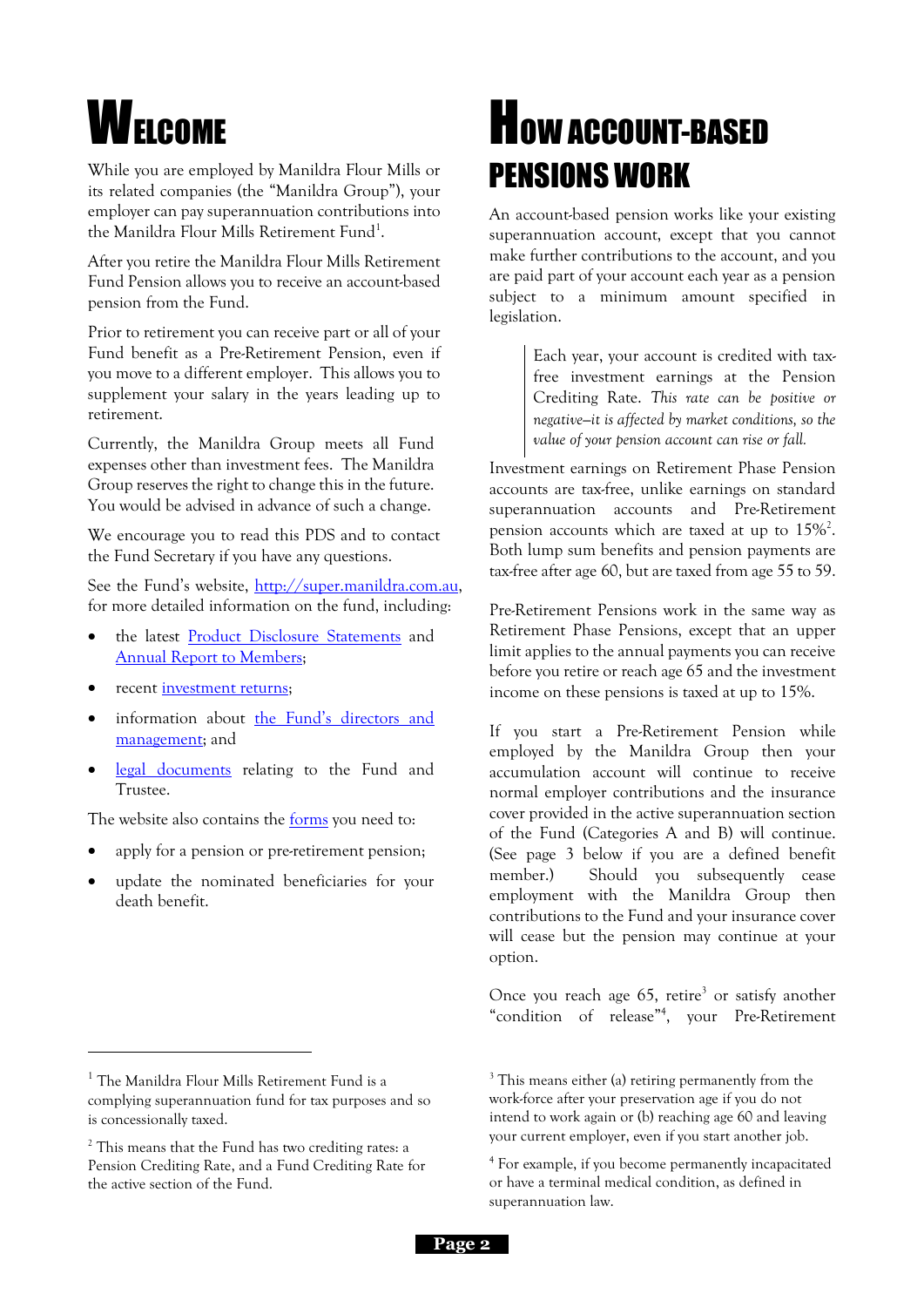Pension will automatically be converted to a Retirement Phase Pension.

## STARTING A PENSION

### **How to start a pension**

Make sure you read all the information in this PDS and consider whether this product is right for you. Then complete the following steps:

- 1) Ensure you meet the eligibility conditions (see below).
- 2) Check if you have any lost super (see page [4](#page-4-3) Tracing your super) or accounts in other superannuation funds which you want to roll over to your Manildra Fund account before starting your pension.
- 3) Decide how much you want to transfer into your pension account, and how much you wish to receive in annual pension payments (see page [4\)](#page-4-4), subject to statutory limits.
- 4) Complete the *Pension Application Form* attached to the back of this PDS and return it to the Fund Secretary with the required *proof of identity documents* (see page [16\)](#page-16-1).
- 5) If you have not already done so:
	- advise the Fund of your Tax File Number; and
	- complete an updated *Nomination of Beneficiaries Form* to advise the Trustee whom you would like to receive your account balance if you die while receiving a pension (see page [6\)](#page-6-1).

Please ensure that you provide all necessary proof of identity documentation when you submit your completed *Pension Application Form*. Failure to do so will result in delays in the payment of your pension.

## **Opening balance and rollovers**

Your pension can only be funded with money originating from a superannuation fund. You need a minimum pension account balance of \$50,000 to start a pension in the Fund, although the Trustee may consider allowing a lower initial pension account balance on application. **All of the money being used to fund your pension account must be received by the Fund into your accumulation account before your pension can start.** Once your pension has started, you cannot add any more money to your existing pension account. However, another pension account can be started for you, subject to you meeting the eligibility requirements.

The money to start your pension account can come from your existing Manildra Fund account and any rollovers from other super funds.

<span id="page-3-0"></span>The Fund does not charge any entry fees on rollovers. However, your previous fund may charge a termination penalty. Your insurance cover with your previous fund may also cease. Contact your previous fund for details.

To assist with the rollover of your other superannuation amounts into the Fund, you should contact the Fund Secretary or your other superannuation funds.

### **Adding to your pension**

It is not possible to add to your pension account after payments have commenced so you should ensure that you arrange any rollovers from other funds before starting your pension.

However, in circumstances such as:

- combining a Pre-retirement Pension with your ongoing account balance in the accumulation section of the Fund when you retire; or
- the addition of a large lump sum

it may be possible to combine your total balance into a new pension. There may be tax effects of doing so.

The Trustee will consider applications to do so on a case-by-case basis. Contact the Fund Secretary for more details.

### **Eligibility conditions**

Any member of the Fund is eligible to commence a pension once they reach their preservation age, including members who are still employed by the Manildra Group.

Your preservation age depends on when you were born as shown in the following table:

| <b>Date of Birth</b>        | <b>Preservation Age</b> |
|-----------------------------|-------------------------|
| Before 1 July 1960          | 55                      |
| 1 July 1960 to 30 June 1961 | 56                      |
| 1 July 1961 to 30 June 1962 | 57                      |
| 1 July 1962 to 30 June 1963 | 58                      |
| 1 July 1963 to 30 June 1964 | 59                      |
| After 30 June 1964          |                         |

## <span id="page-3-1"></span>**Defined benefit members**

Some long-standing Fund members are entitled to defined benefits in relation to their membership prior to 1 January 2008.

**Page 3**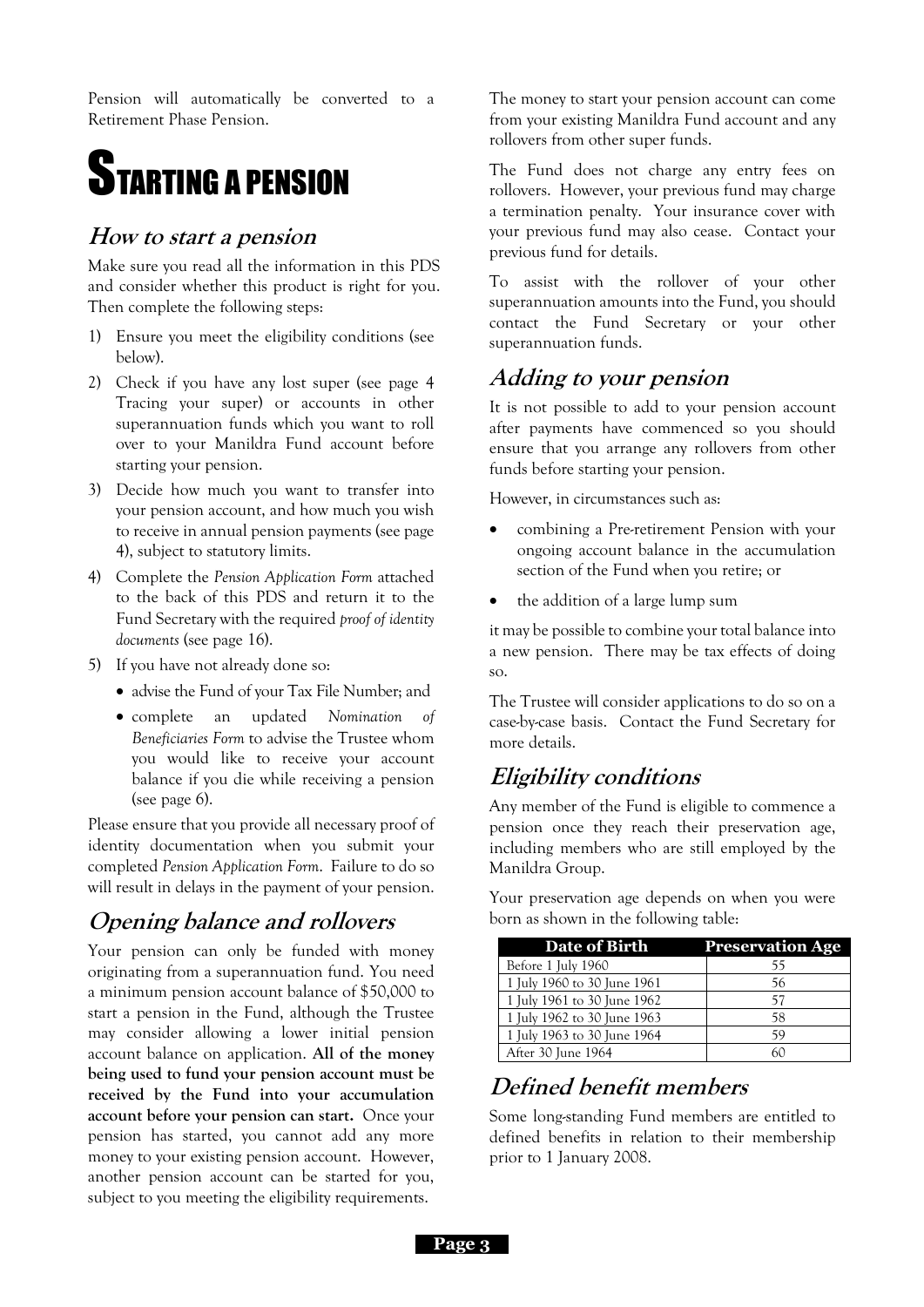Defined benefit members who wish to start a Pre-Retirement Pension must convert their entire defined benefit to an accumulation account before commencing a pension.

For further information, you should contact the Fund Secretary (see contact details on page 1).

### <span id="page-4-3"></span>**Tracing your super**

If you've moved jobs during your working life, you may have money in several superannuation funds. You may even have lost track of some of your superannuation. You can use a MyGov account to manage your superannuation and to trace some of your superannuation accounts. Go to my.gov.au to set up a MyGov account.

## <span id="page-4-0"></span>RISKS OF INVESTING IN A PENSION

As with any investment, there is always risk in holding an account-based pension. Investment returns, and therefore the balance in a pension account, are not guaranteed. Your pension account balance may move up or down in value (in addition to any withdrawals you may make) depending on the performance of the Fund's investments. Investment returns may be positive or negative in any given year. There is also a risk that your pension account could run out before you die.

Your annual Member's Benefit Statement, which is provided to you each year following the Fund's Annual Review at 30 June, will show the amount you have in your accounts, the pension payments, any other deductions made from your account during the year and a transaction summary for the year.

## <span id="page-4-1"></span>**INSURANCE**

You do not receive any insurance cover from the pension section of the Fund.

However, if you are receiving a Pre-Retirement Pension from the Fund, you will retain your insurance cover (either Category A or B ) as an active member of the Fund while you remain employed by the Manildra Group. You may also be able to continue the insured part of your Death Benefit as a personal insurance policy at your own expense after you leave employment with the Manildra Group.

<span id="page-4-2"></span>For more details on insurance, please read the Product Disclosure Statement for Fund members.

<span id="page-4-4"></span>

Pension payments are made monthly by direct deposit to your bank, building society or credit union account.

Once a year, from 1 July, you can change the level of pension that suits you, provided that it is at least the minimum payment required by the Government (which varies each year according to your age and pension account balance at 1 July). If you have a Pre-Retirement Pension, a Governmentimposed maximum also applies.

When choosing the size of your monthly payment, you should consider your individual needs and how long you are likely to need your pension to last. Your pension will continue to be paid while there is money remaining in your account. It is not guaranteed to be sufficient to meet your needs during all your years of retirement.

When making retirement arrangements, many technical and practical issues arise and we encourage you to seek advice from a licensed financial adviser.

### **Minimum payment**

Government regulations require your total pension payments during each financial year to be at least the percentage of your account balance at 1 July shown in the following table, rounded to the nearest \$10.

| Age on $1st$<br>July | Minimum withdrawal (% of<br>account balance at $1st$ July) |
|----------------------|------------------------------------------------------------|
| Under 65             | $4\%$                                                      |
| $65 - 74$            | 5%                                                         |
| $75 - 79$            | 6%                                                         |
| $80 - 84$            | 7%                                                         |
| 85-89                | 9%                                                         |
| $90 - 94$            | 11%                                                        |
| 95 or more           | 14%                                                        |

For the 2019-2020, 2020-2021 and 2021-2022 financial years the Government has reduced the minimum pension amount to 50% of the rates shown in the table above.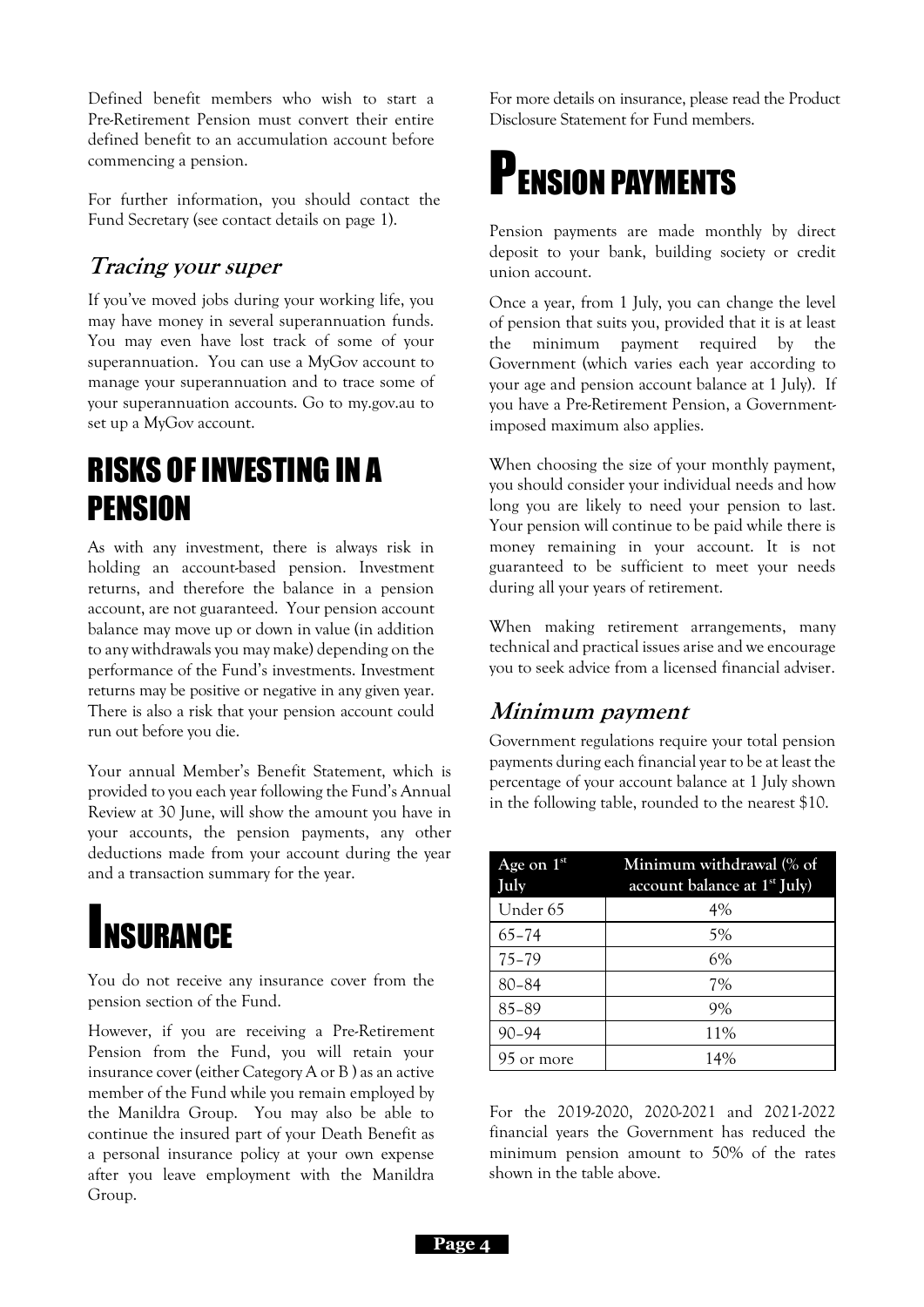**Example of minimum pension payment in years other than in the 2019-2020 to 2021-2022 financial years.**

A member is aged 67 on 1 July and has an account balance of \$400,000. The minimum annual pension payment is:

 $5\% \times $400,000 = $20,000$ 

This is equivalent to a regular payment of \$1,667 per month.

When you first transfer to the pension category, the pension account balance is calculated at the date your pension starts and the total amount payable before the next 1 July is reduced in proportion to the number of days remaining in the financial year. For example, if you start your pension on  $1<sup>st</sup> March$ , there are 122 days remaining in the financial year so the minimum payment will be  $122/365 \times$  the *percentage shown in the table your opening pension account balance.*

Special rules mean that there is no minimum payment for the first financial year if you commence your pension in June.

### **Maximum payment**

If you have a Pre-Retirement Pension, your annual pension payment can be up to 10% of your account balance (measured at the start of each financial year).

Once you reach age  $65$ , retire<sup>5</sup> or satisfy another "condition of release" 6 , your Pre-Retirement Pension will automatically be converted to a Retirement Phase Pension and you can withdraw any amount you choose, up to your total account balance.

## LUMP SUM WITHDRAWALS

You may request additional one-off pension payments during the year. Requests will be considered by the Trustee on a case-by-case basis.

For Pre-Retirement Pensions, this is subject to the maximum payment described above.

You may also request a lump sum withdrawal, rather than an additional pension payment. Requests will be considered by the Trustee on a case-by-case basis.

## CLOSING YOUR PENSION

You can withdraw your entire pension account balance at any time, subject to superannuation law.

If you have a Pre-Retirement Pension, you may be required to roll over some of your pension account to the accumulation section of the Fund or to another superannuation fund.

## **Cooling-off period**

In addition, you have a legal right to a 14 day "cooling off" period if you decide your investment in the Manildra Fund Pension is inappropriate. If, during this time, you wish to cancel your investment, you must do so in writing by letter, signed by you and sent to the Fund Secretary at the address set out in this PDS. The 14 day period begins upon receipt of your pension confirmation (i.e. your welcome letter). On receiving your request we will terminate your pension. The Fund will return the money invested to you, adjusted for investment earnings during the period of your investment. If you have a Pre-Retirement Pension, you may be required to roll over some of your account to the accumulation section of the Fund or to another superannuation fund.

<sup>5</sup> This means either (a) retiring permanently from the work-force after your preservation age if you do not intend to work again or (b) reaching age 60 and leaving your current employer, even if you start another job.

<sup>6</sup> For example, if you become permanently incapacitated or have a terminal medical condition, as defined in superannuation law.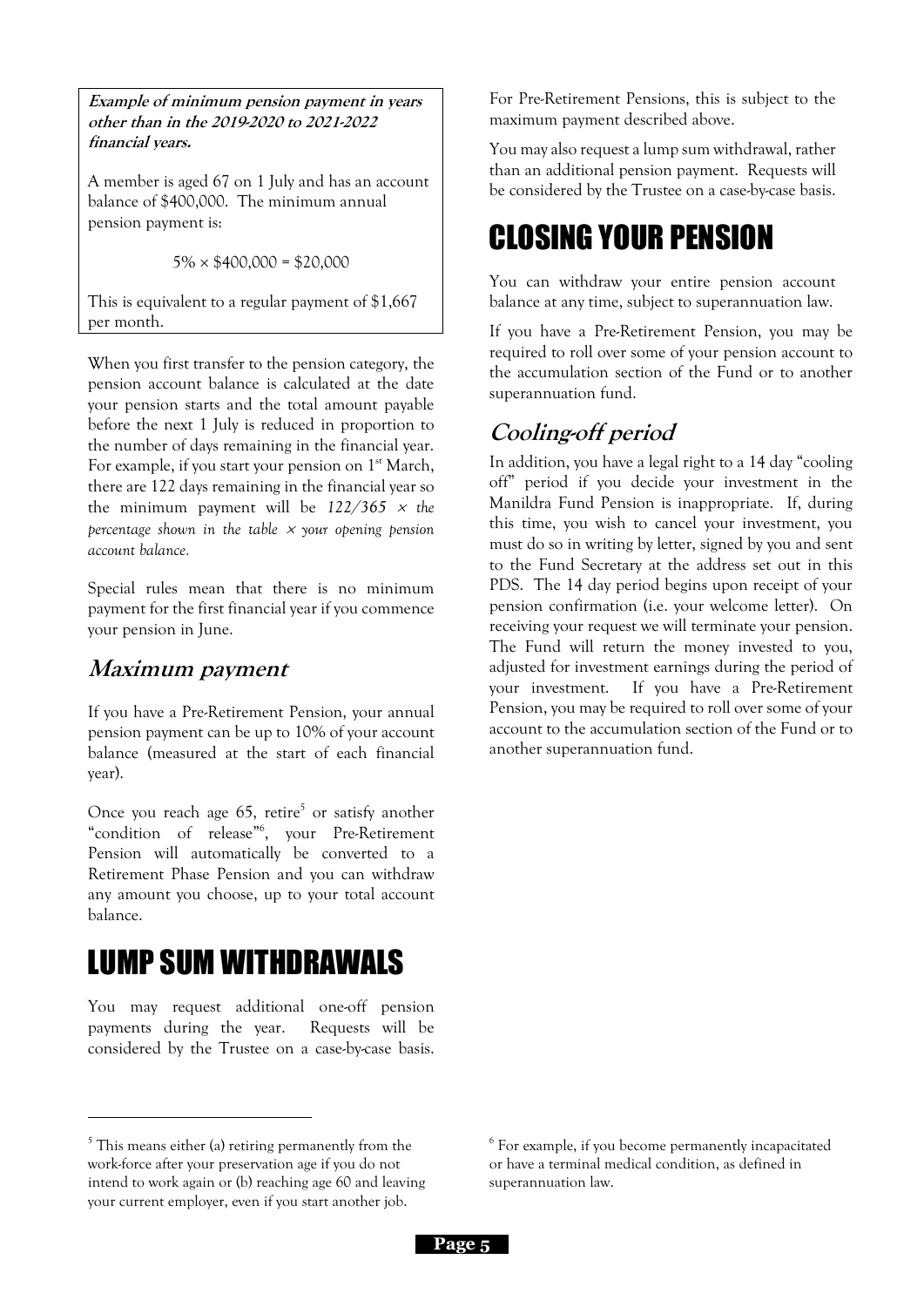# <span id="page-6-0"></span>**LDEATH BENEFIT**

If you die while you are receiving a pension from the Fund, the balance of your pension account may be paid as a lump sum to your dependant(s) or to your estate. Your benefit may also be paid as a pension to a beneficiary.

It is important that you keep the Trustee informed of whom you would prefer to receive your Death Benefit if you die. Although it is the Trustee who makes the final decision on who receives your benefit (in accordance with the Trust Deed), the Trustee will take into account your wishes.

You can revise your nomination at any time. You should consider doing so if your personal circumstances change (e.g. if you marry or after the birth of a child).

<span id="page-6-1"></span> $\blacktriangleright$  You can nominate your beneficiaries  $\mathrm{_{by}}$ completing a *Nomination of Preferred Beneficiaries Form* which is available from your Payroll Department. This information will be treated in strict confidence by the Trustee. Note that any existing nomination will be considered by the Trustee unless you provide a new nomination.

Please note that for legal reasons, the instructions on the form are not binding on the Trustee (i.e. the Trustee decides who receives your Death Benefit.)

#### **Who Can Be Nominated As a Beneficiary?**

You can nominate one or more of your dependants:

- ➢ Your spouse (including de facto);
- ➢ Your children (including step, adopted or ex-nuptial children, but excluding any children who have been adopted by another person);
- ➢ Any person with whom you had an "interdependency relationship" immediately prior to your death; or
- ➢ Any other person who was fully or partly financially dependent on you.

You might want your benefit to be distributed according to your Will. In this case, you can nominate the legal personal representative of your estate as the recipient of your Death Benefit.

## KEEP YOUR CONTACT DETAILS CURRENT

If the Trustee can no longer contact you to continue paying your pension (for example you may have moved and changed bank accounts without telling us) we may need to transfer your pension out of the Fund as follows:

If the Trustee cannot contact you to continue paying your pension, your benefit entitlement will be transferred to the ATO as a lump sum. You can approach the ATO directly to claim any such "unclaimed money".

## YOUR BENEFITS ON DIVORCE

## **Effect of Divorce on Your Benefits**

Part of your benefit may become payable to your former spouse as a result of a Family Court order or an agreement with your former spouse. For more information contact the Fund Secretary.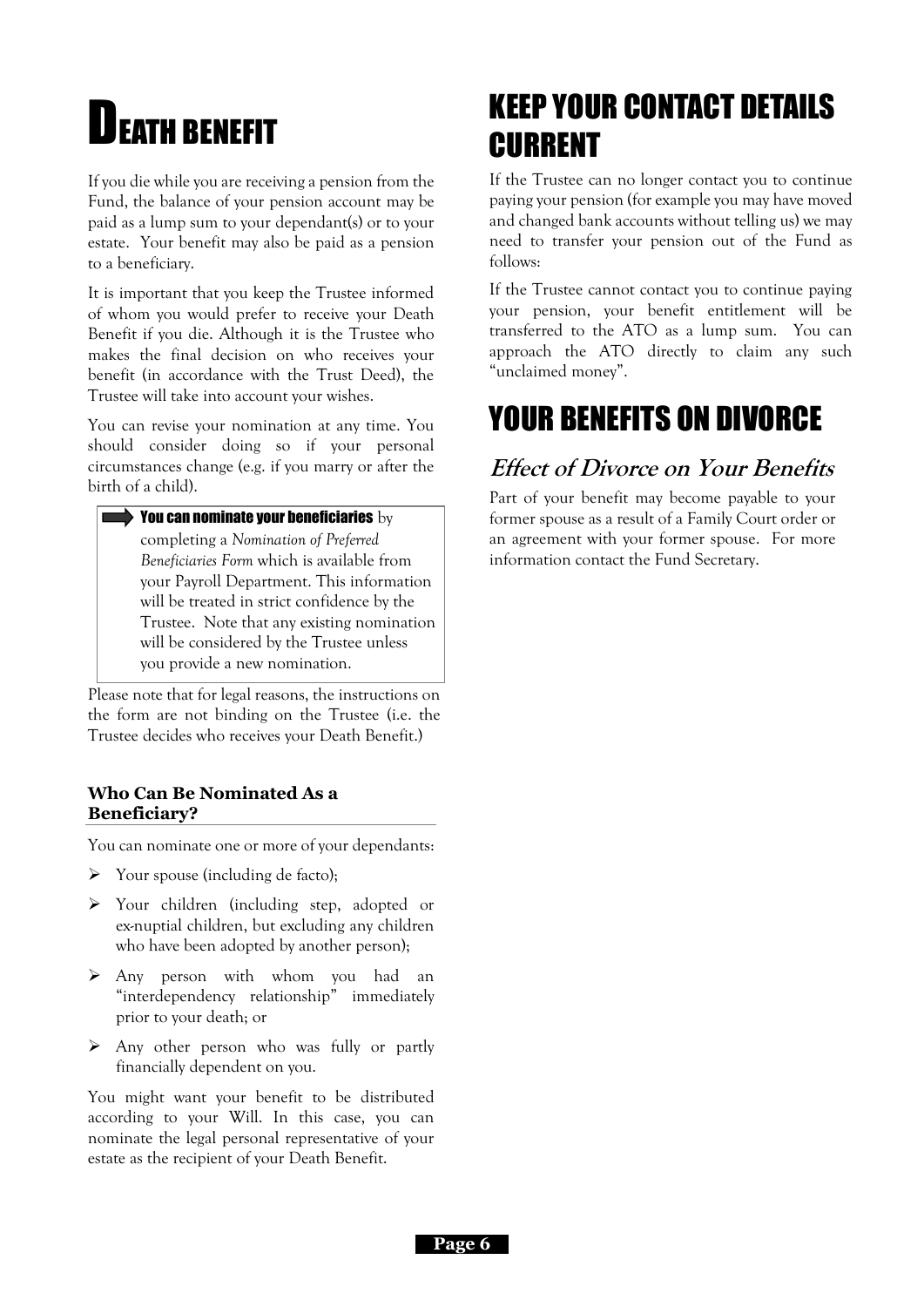# **THE FUND'S INVESTMENTS**

## **Who is Responsible for the Fund's Investments?**

The Trustee is responsible for managing the Fund's investments. The Trustee sets investment objectives and strategies for the investment of the Fund's assets, selects investments and appoints Investment Managers responsible for the day-to-day management of some of the Fund's assets.

The Trustee monitors the Investment Managers' performance and the portfolio against the Fund's investment objectives. Performance of individual asset classes is measured against relevant indices.

The Trustee can replace Investment Managers at any time.

The same investment objectives and strategies apply to pensioners and active members.

### **Investment Objectives** Long-Term Return Objective

➢ To achieve an investment return over rolling five year periods of 3% p.a. more than the annual rate of increase in the Consumer Price Index over the period.

### Long-Term Risk Objective

➢ To achieve a positive investment return 16 out of 20 years on average over the long term.

### **Investment Strategy** Long-Term Strategy

- 1. The Trustee will invest 25% of the Fund's assets in property, either directly or through unit trusts. This percentage may vary between 10% and 30% from time to time.
- 2. The Trustee will invest 20% of Fund assets in cash and fixed interest investments. Fixed interest assets will be managed by selected investment manager(s) through pooled investment vehicles or appropriate Cash vehicles. This percentage may vary between 10% and 50% from time to time, with a long term expectation that 5% will be in cash and 15% in fixed interest.
- 3. The Trustee will invest 40% of Fund assets in Australian equities and 15% in international equities. Equities will be managed by selected

<span id="page-7-0"></span>investment manager(s) through pooled investment vehicles. The percentage for Australian equities may vary between 20% and 50% from time to time while the percentage for international equities may vary between 5% and 25%.

## **Where is Your Money Invested?**

The money in your pension account is combined with that of other Fund members, assets for the Fund's Operational Risk Financial Reserve and assets supporting the Fund's defined benefits, and is invested in accordance with the strategies previously outlined.

As at 30 June 2021, the Fund's assets were invested as shown in the following table:

| <b>Investments</b>                                      | % of<br><b>Investments</b> |
|---------------------------------------------------------|----------------------------|
| Vanguard Australia Property<br>Securities Index Fund    | 9.3                        |
| Direct Properties*                                      | 6.4                        |
| Dimensional Value Trust<br>(Australian Shares)          | 8.4                        |
| Schroder Australian Equity Fund                         | 4.1                        |
| Vanguard Australian Shares Index<br>Fund                | 29.9                       |
| Vanguard International Shares<br>Index Fund (Hedged)    | 12.1                       |
| Vanguard International Shares<br><b>Index Fund</b>      | 12                         |
| Vanguard Australian Corporate<br><b>Bond Index Fund</b> | 1                          |
| ANZ Australian Fixed Income Fund                        | 1                          |
| Morningstar Australian Bond Fund                        | 7.4                        |
| Citibank Term Deposits                                  | 3.7                        |
| Cash                                                    | 4.7                        |

\* These properties are owned by the Fund and are leased to the Manildra Group on a commercial, arm's length basis.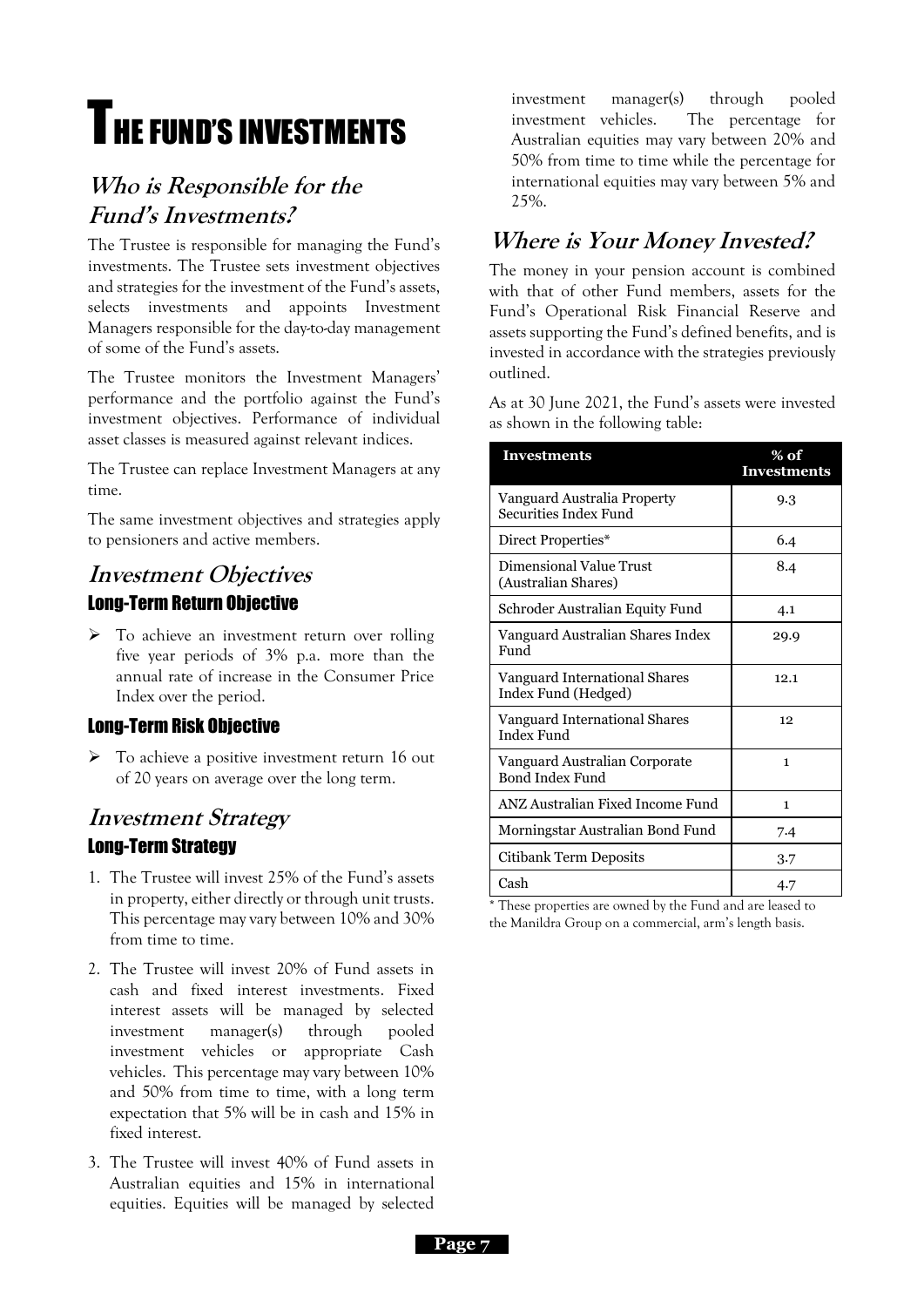### **How is Your Money Invested?**

The Fund's assets are invested in several sectors. As at 30 June 2021, the Fund's assets were invested as follows:



### **Use of Derivatives**

The Fund does not currently use derivative instruments, such as futures, options and swaps. The manager of a trust or managed fund in which the Fund is invested may use derivatives, provided they have a risk management policy and procedures in place which are acceptable to the Trustee.

### **Socially Responsible Investment**

When making investment decisions, the Trustee and the Fund's investment managers take into account the expected return and performance of investments. When making these decisions, they may consider social, ethical, environmental considerations or labour standards of companies within the portfolio from time to time where these may materially impact on the performance objectives of the Fund.

### **Financial Position**

The Fund's Actuary monitors the financial position of the Fund as part of the actuarial valuation conducted every three years. At the last actuarial valuation as at 1 July 2018, the Actuary found that that the Fund was in a satisfactory financial position. The Fund's Actuary has advised the Trustee that there was a surplus of assets over the value of accrued benefits as at 30 June 2021.

## INVESTMENT EARNINGS

Investment earnings are credited to your account at least annually. The Fund's Pension Crediting Rate is determined by the Trustee following the end of each financial year. It is calculated as the Fund's actual investment earning rate after deducting investment related expenses. No tax applies to investment earnings on pension accounts.

The Fund's Pension Crediting Rate can be positive or negative. It is affected by market conditions, so the value of your pension account can rise or fall.

### **Earning and Crediting Rates**

While earnings on pension assets are tax-free, other superannuation fund earnings are taxed at up to 15%. This means that the Fund has two crediting rates: a Pension Crediting Rate, and a Fund Crediting Rate for the accumulation section of the Fund.

The graph below shows the Pension Crediting Rate for the past five years.

The compound average Pension Crediting Rate for the five years to 30 June 2021 was 11.05% per annum after fees. This compares with a rate of increase in the Consumer Price Index of 1.8% p.a. over the five years to 30 June 2021.

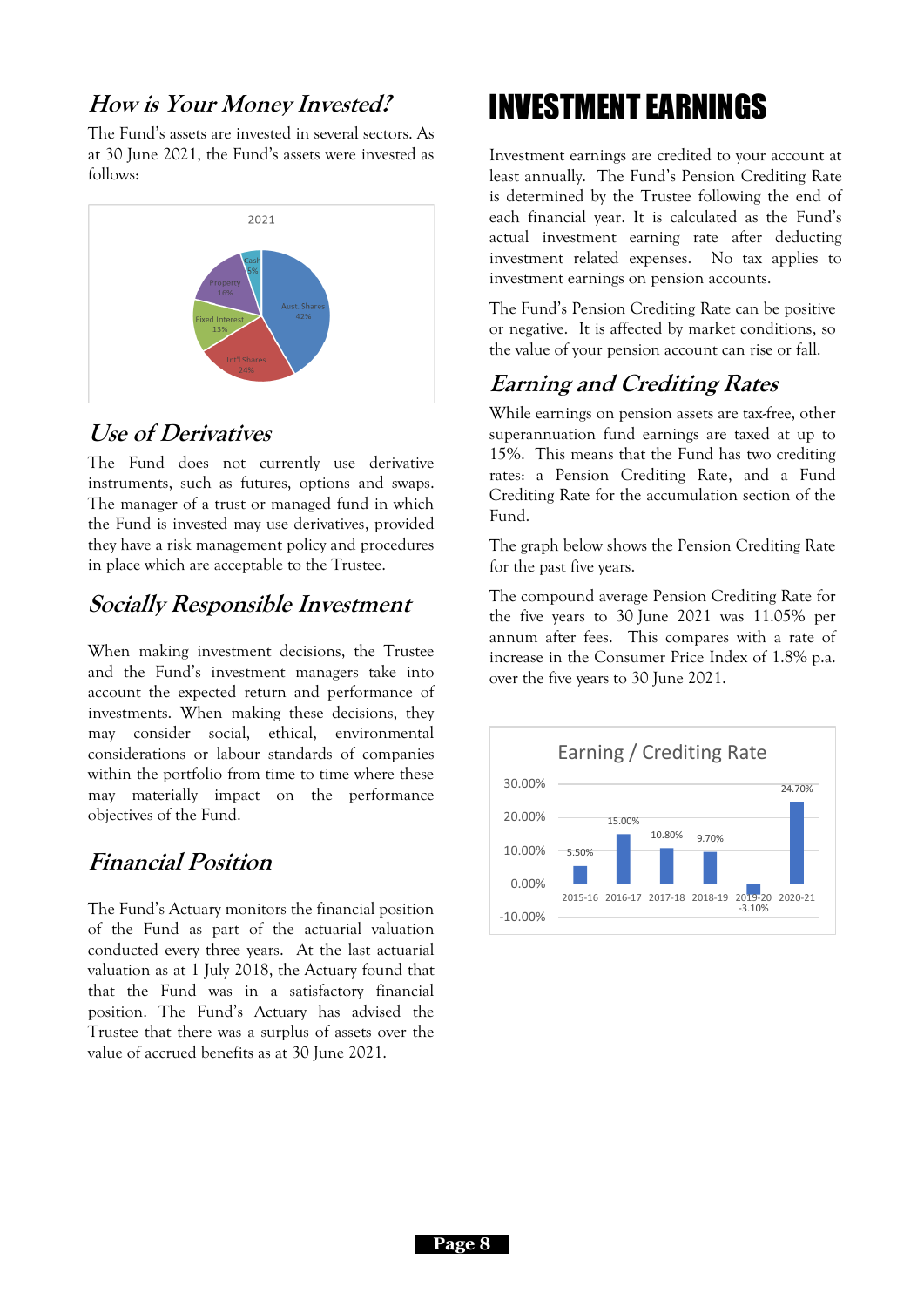# **FEES AND OTHER COSTS**

This section shows fees and other costs that you may be charged. These fees and costs may be deducted from your money, from the returns on your investment or from the assets of the superannuation entity as a whole.

Other fees, such as activity fees, advice fees for personal advice and insurance fees\*, may also be charged, but these will depend on the nature of the activity, advice or insurance\* chosen by you.

<span id="page-9-0"></span>Taxes, insurance fees and other costs relating to insurance\* are set out in another part of this document.

You should read all the information about fees and other costs because it is important to understand their impact on your investment.

#### **DID YOU KNOW?**

**Small differences in both investment performance and fees and costs can have a substantial impact on your long term returns.**

**For example, total annual fees and costs of 2% of your account balance rather than 1% could reduce your final return by up to 20% over a 30 year period (for example, reduce it from \$100,000 to \$80,000).**

**You should consider whether features such as superior investment performance or the provision of better member services justify higher fees and costs.**

**Your employer may be able to negotiate to pay lower administration fees\*. Ask the fund or your financial adviser.**

#### TO FIND OUT MORE

If you would like to find out more, or see the impact of fees based on your own circumstances, the **Australian Securities and Investments Commission (ASIC)** website (www.moneysmart.gov.au) has a superannuation calculator to help you check out different fee options.

*\* Please note that the introductory paragraphs and the consumer warning in the box above are required by Australian law and should be read in conjunction with the table of fees and costs below. There is no insurance provided in the Manildra Flour Mills Retirement Fund Pension. Fees cannot be negotiated in the Fund.*

### **Standard table of fees**

The following table of fees is set out in a standard way, as required by Australian law, to make it easier for you to compare fees and costs across different funds. Fees and costs may be paid directly from your account or deducted from investment returns, as shown in the table. All the fees and costs include GST where applicable.

The table shows standard fee types as defined in superannuation legislation. See <http://super.manildra.com.au/guide-to-fee-definitions/> for definitions of each fee type.

| <b>Type of fee</b>               | <b>Amount</b>                                             | <b>How and When Paid</b>         |
|----------------------------------|-----------------------------------------------------------|----------------------------------|
| Ongoing annual fees and costs    |                                                           |                                  |
| Administration fees and costs    | Nil                                                       | Not applicable                   |
| Investment fees and costs        | $0.20\%$ p.a. of account<br>balance (\$2.00 per \$1,000.) | Deducted from investment returns |
| <b>Transaction costs</b>         | Less than 0.06%                                           | Deducted from investment returns |
| Member activity related fees and |                                                           |                                  |
| costs                            |                                                           |                                  |
| Switching fee                    | Nil                                                       | Not applicable                   |
| Buy-sell spread                  | Nil                                                       | Not applicable                   |
| Other fees and costs             | Nil                                                       | Not applicable                   |

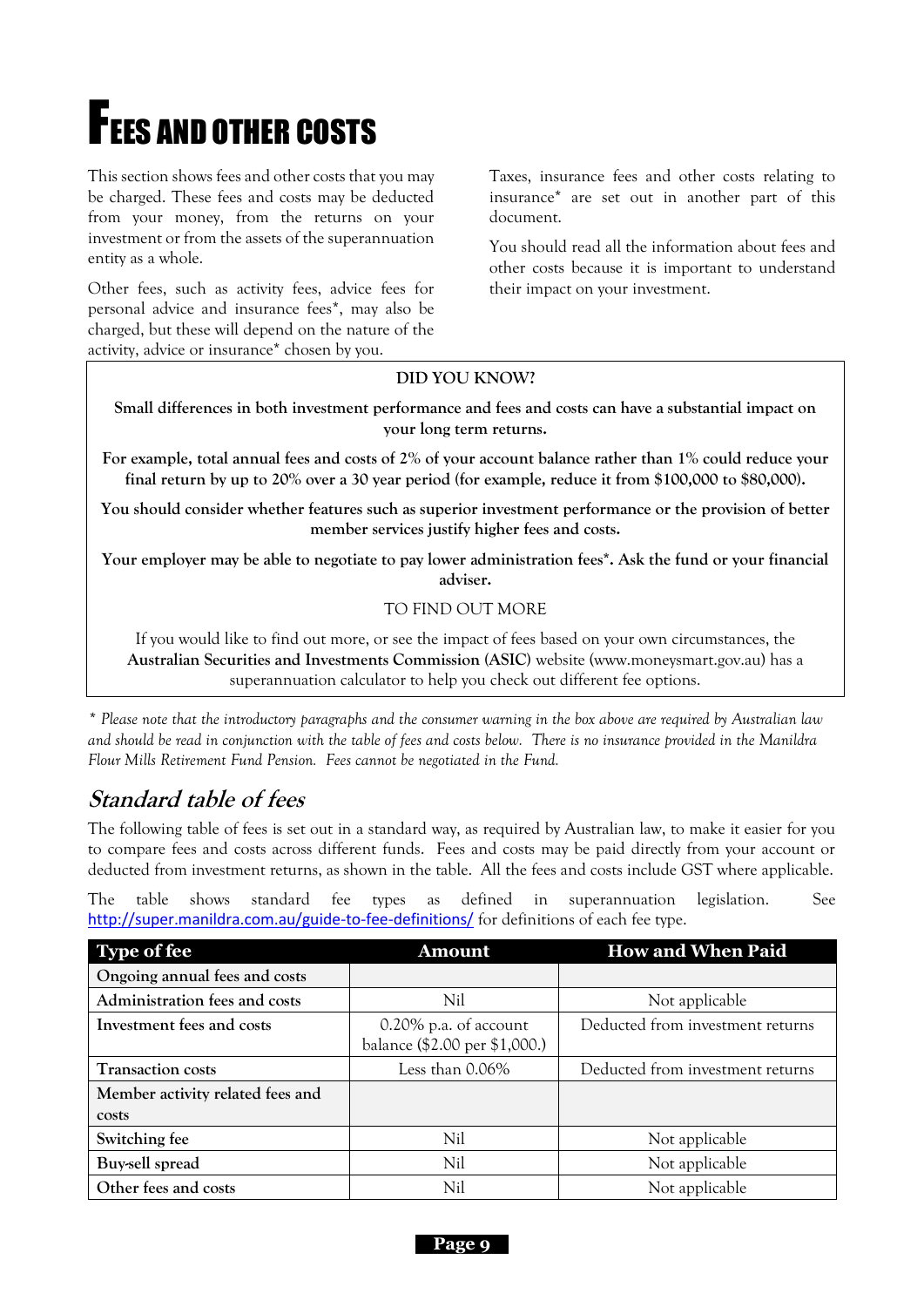### **An example of annual fees and**

#### **costs**

The table below gives an example of how the fees and costs of the Fund can affect your superannuation investment over a one year period. You should use this table to compare this product with other superannuation products.

| EXAMPLE                           |                       | <b>BALANCE OF</b><br>\$50,000                                                                                                |
|-----------------------------------|-----------------------|------------------------------------------------------------------------------------------------------------------------------|
| Administration fees<br>and costs  | Nil                   | You will be charged \$0 in<br>administration fees<br>regardless of your balance                                              |
| PLUS Investment<br>Fees and costs | $0.20\%$              | And you will be charged or<br>have deducted from your<br>account \$100 for every<br>\$50,000in investment fees<br>and costs. |
| <b>PLUS</b> Transaction<br>costs  | Less<br>than<br>0.06% | And you will be charged or<br>have deducted from your<br>account transaction costs of<br>less than $$307$                    |
| <b>EQUALS</b> Cost of<br>Fund     | 0.20%                 | If your balance was \$50,000,<br>then for that year you will be<br>charged fees of \$100.                                    |

## **Additional Explanation of Fees and Costs**

Currently, the Manildra Group meets all Fund expenses, other than some investment fees as described below. The Manildra Group reserves the right to change this in the future. You would be advised in advance of such a change. Any tax deductions are used to reduce the amount of expenses met by the Manildra Group.

Fees and charges may be varied from time to time without your consent. If this were to occur you would be advised at least 30 days in advance of the variation, where possible.

The transaction costs shown in the earlier table is an estimate of the overall cost for the 2020-21 financial year related to the following transaction costs incurred by the relevant external manager at the time any units in the Morningstar or Vanguard trusts are purchased or sold by the Fund:

- 0.10% of the sale or purchase price for the Morningstar Australian Bond Trust
- 0.06% of the sale or purchase price for the Vanguard Australian Property Securities Index Fund
- 0.05% of the sale or purchase price for the Vanguard Australian Shares Index Fund
- 0.06% of the sale or purchase price for the Vanguard International Shares Index Fund
- 0.08% of the sale or purchase price for the Vanguard International Shares Index Fund (Hedged).
- 0.15% of the sale or purchase for the Vanguard Australian Corporate Bond Index Fund;
- 0.08% of the sale or purchase for the Dimensional Australian Value Trust;
- 0.25% of the sale or purchase for the Schroder Australian Equity Fund.

These costs are an additional cost to the investor and are deducted from the gross investment earnings of the Fund prior to the calculation of the Fund's Pension Crediting Rate.

Taxes relating to your investment are described separately on page [11.](#page-11-1)

 $7$  Based on actual transaction costs incurred in the financial year ended 30 June 2021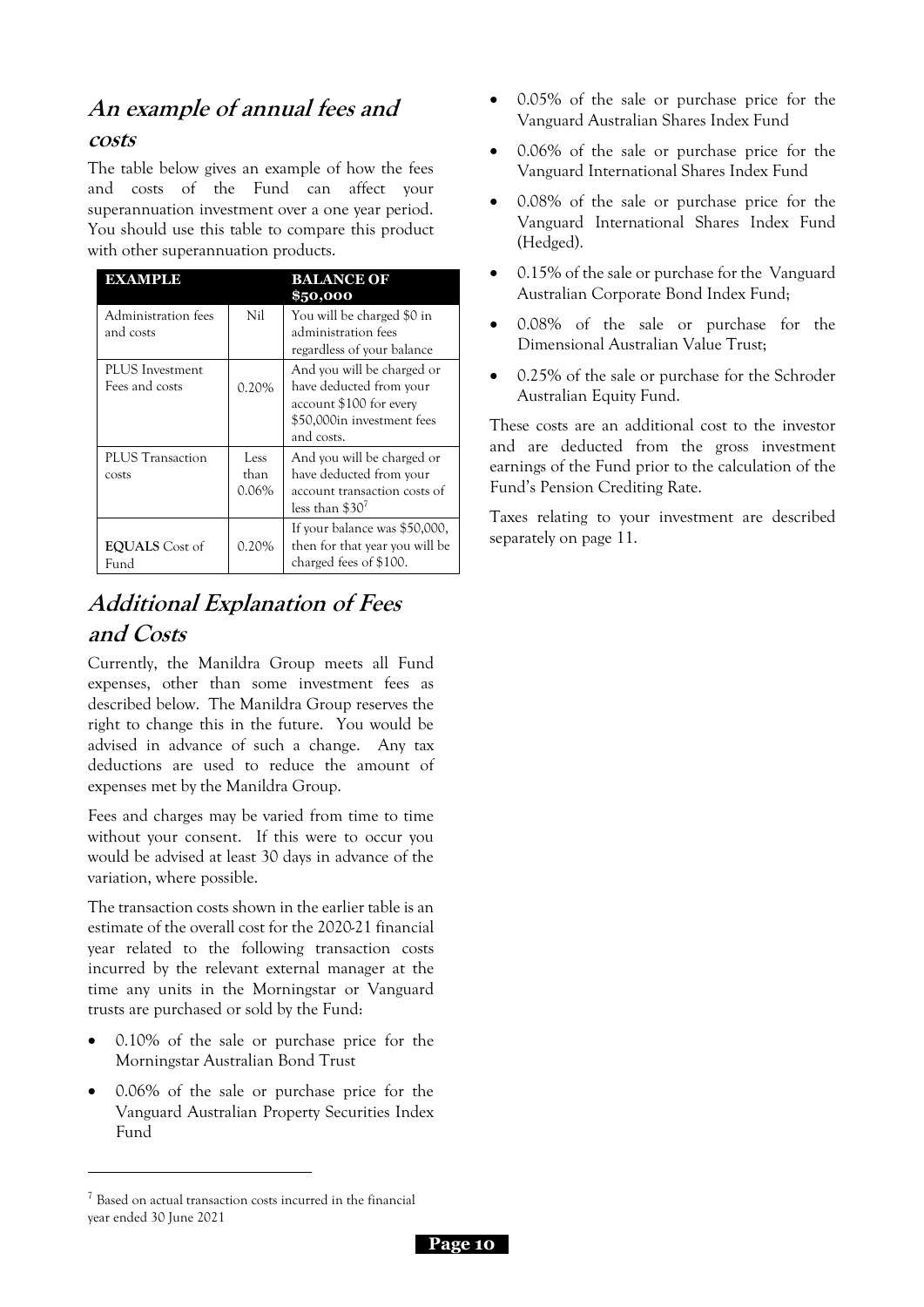# <span id="page-11-1"></span><span id="page-11-0"></span>TAXATION

The information below is a summary based on current tax laws. Since taxation is a continually changing and complex area, you are encouraged to obtain professional advice at the appropriate time. Taxation laws may change at any time.

### **Taxes** Investment Earnings

The investment earnings accruing to a Retirement Phase Pension account are tax-free. However, the investment earnings on a Pre-Retirement Pension are taxed at up to 15%, the same rate as a standard superannuation account.

### Payments from Age 60

From age 60, both pension payments and lump sum withdrawals from your pension account are tax-free. You do not need to include these superannuation benefits in your income tax return if they are paid after you reach age 60. In fact, after age 60, you won't even need to lodge a tax return if your only source of income is payments from the Fund (or payments from similar funds). However, payments may still be reportable for Centrelink purposes (e.g., if you receive the Age Pension).

### Pension Payments before Age 60

Before age 60, tax will be withheld at the top marginal rate (45% plus the Medicare levy) if the Fund has not been given your Tax File Number (see page [12\)](#page-11-2).

If the Fund holds your Tax File Number, for most members, part of your pension will be completely tax-free and part will be subject to income tax (the "taxable component") at your marginal rate, reduced by a 15% tax rebate.

For most people, the size of the tax-free component is based on the amount of personal post-tax and similar contributions in the original pension investment.

While you are under age 60, the Fund will deduct the appropriate pay as you go (PAYG) tax from your pension payments and will send you an annual PAYG Payment Summary (previously called a Group Certificate) which you will need to complete your tax return.

### Lump Sum Withdrawals before Age 60

If you receive a full or partial lump sum withdrawal from your pension account before age 60, it will be taxed as a superannuation payment. The rate of tax depends on a variety of factors. For more information, please contact the ATO on 13 10 20 or [www.ato.gov.au/super.](http://www.ato.gov.au/super)

### Tax on Your Death Benefit or if you are terminally ill

Benefits paid to "dependants" (as defined by taxation legislation) on the death of a member are tax free. In the case of the Fund Pension this means the remaining balance of your pension account.

If you are terminally ill or injured, your benefit will also be tax-free. For this to apply, you must provide the Fund with current certificates from two registered medical practitioners, at least one of whom is a specialist in an area related to your injury or illness, stating that your illness or injury is likely to result in death within 12 months.

Death benefits paid to non-dependants are subject to tax under special rules. For more information, please contact the ATO on 13 10 20 or www.ato.gov.au/super.

If your death benefit is paid to your estate, the tax payable will depend on whether or not the persons intended to benefit from the estate are your dependents.

Note that while your benefit can be paid to your children as "dependants" regardless of their ages, for tax purposes children aged 18 or over are classed as non-dependants unless they are also financially dependent on you, or in an "interdependent relationship" with you.

## **Effect on Social Security Benefits**

Your Fund pension will be taken into account when assessing your eligibility for social security benefits (e.g., the Government Age Pension paid by Centrelink).

<span id="page-11-2"></span>The rules for Centrelink entitlements are complex. You should contact Centrelink on 13 23 00 or visit www.centrelink.gov.au for more information.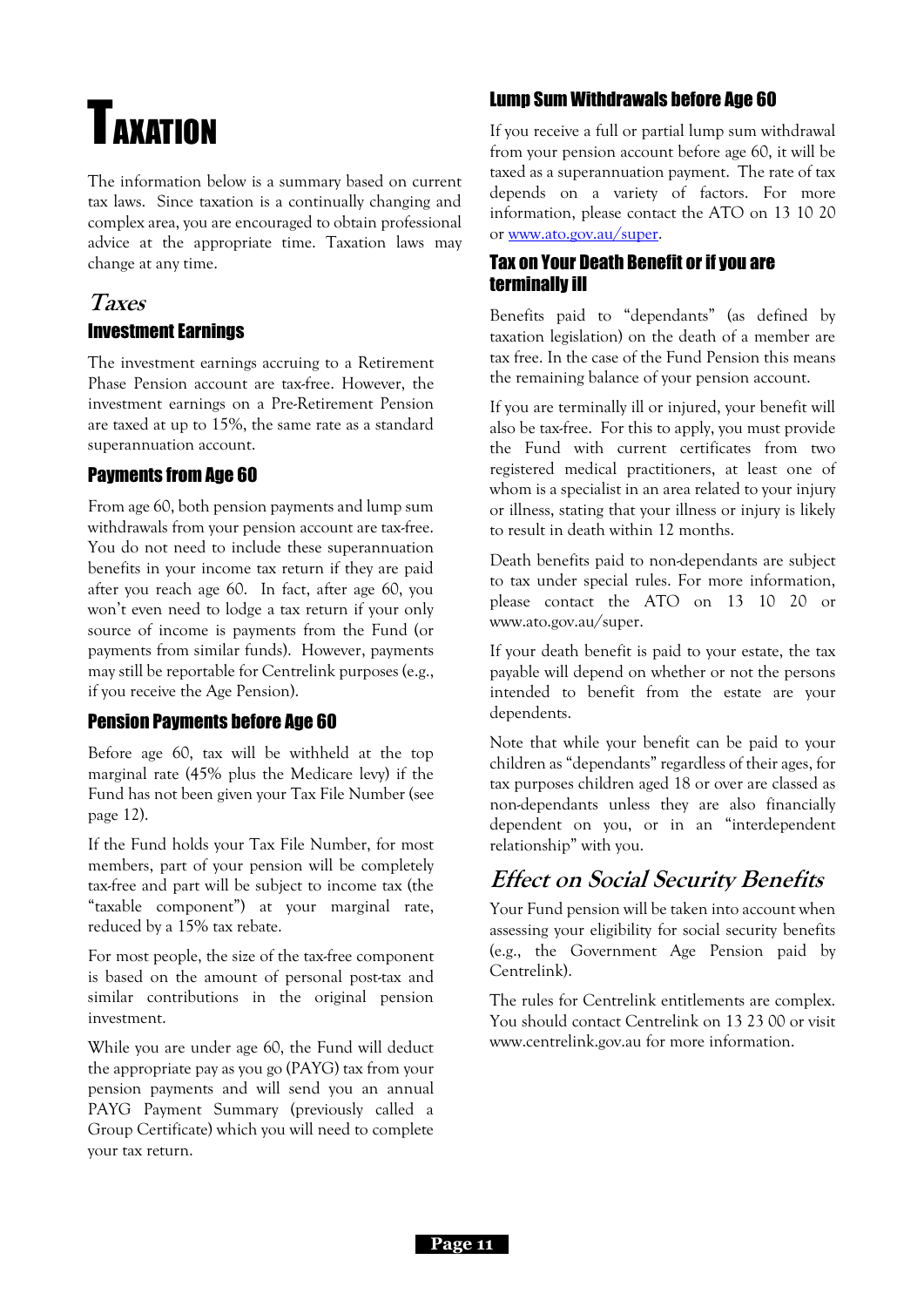## **Tax File Numbers (TFN)**

Normally your employer will provide your TFN to the Fund when you commence employment. This has been compulsory since 2007 and was optional before this date.

You can also provide your TFN to the Trustee at any time in the future by contacting the Payroll Department.

It is not compulsory for you to provide your Tax File Number (TFN) to the Fund. However, providing your TFN will have the following advantages, which may not otherwise apply<sup>8</sup>:

(i) the Fund will be able to accept all types of contributions to your account, including voluntary member contributions;

(ii) you will not have to pay any additional tax on contributions;

(iii) no additional tax will be deducted when you start drawing down your superannuation benefits, other than the tax that ordinarily applies; and

(iv) it will make it much easier to trace different superannuation accounts in your name so that you will receive all your superannuation benefits when you retire.

The Trustee is authorised to collect your TFN under the Superannuation Industry (Supervision) Act. Your TFN will only be used by the Trustee for lawful purposes. These include calculating the tax payable on benefits paid to you and providing information to the ATO. It is not an offence if you choose not to provide your TFN however the Trustee requires this prior to the commencement of your pension.

Unless you instruct us in writing not to do so, we may provide your TFN to another superannuation provider when your benefits are transferred to that provider.

The purposes for which your TFN will be used and the consequences of not providing your TFN may change in the future as a result of legislative change.

# <span id="page-12-0"></span>PRIVACY POLICY

In order to admit you as a pension member of the Fund, the Trustee needs to collect certain information about you. Some relevant information about you is also provided by your employer.

The information we collect will be used principally for the purpose of managing the affairs of the Fund and helping you to maximise your superannuation benefits. This may include providing you with information about other products and services that may help you to understand and make decisions about your investments and retirement savings. We will only use and disclose information about members in accordance with the terms of relevant privacy legislation.

The main legislation affecting the administration of superannuation funds are the Superannuation Industry (Supervision) Act 1993 and the Corporations Act 2001 and the regulations under these Acts. The Trustee needs to request and hold certain information in order to meet its reporting and record-keeping obligations under the legislation and to enable your benefits to be properly administered.

We may disclose information we hold about members to third parties in connection with the operation of the Fund in certain circumstances. For example, certain information may be provided to a sponsoring employer, your financial adviser, the Fund's consultants, advisers or insurers, any new trustee or administrator who may be appointed, or persons or organisations offering other services that may help you to maximise the value of your benefits. In some cases the law may also require us to disclose information to other people or organisations.

Under privacy laws you are generally able to access information that we hold about you on request. For example, you may want to establish that the information is accurate, complete, or up-to-date. However, in some cases a charge may apply to cover the costs of providing the information. The Trustee or Fund Administrator will be able to advise you whether a charge will apply in any particular case.

A more detailed Privacy Policy is available from the Fund's [website](http://super.manildra.com.au/) or on request. If you have any complaints or concerns about privacy matters, please advise the Fund Secretary.

<sup>&</sup>lt;sup>8</sup> Note that some of these items only apply to the main superannuation section of the Fund, not to pensioners.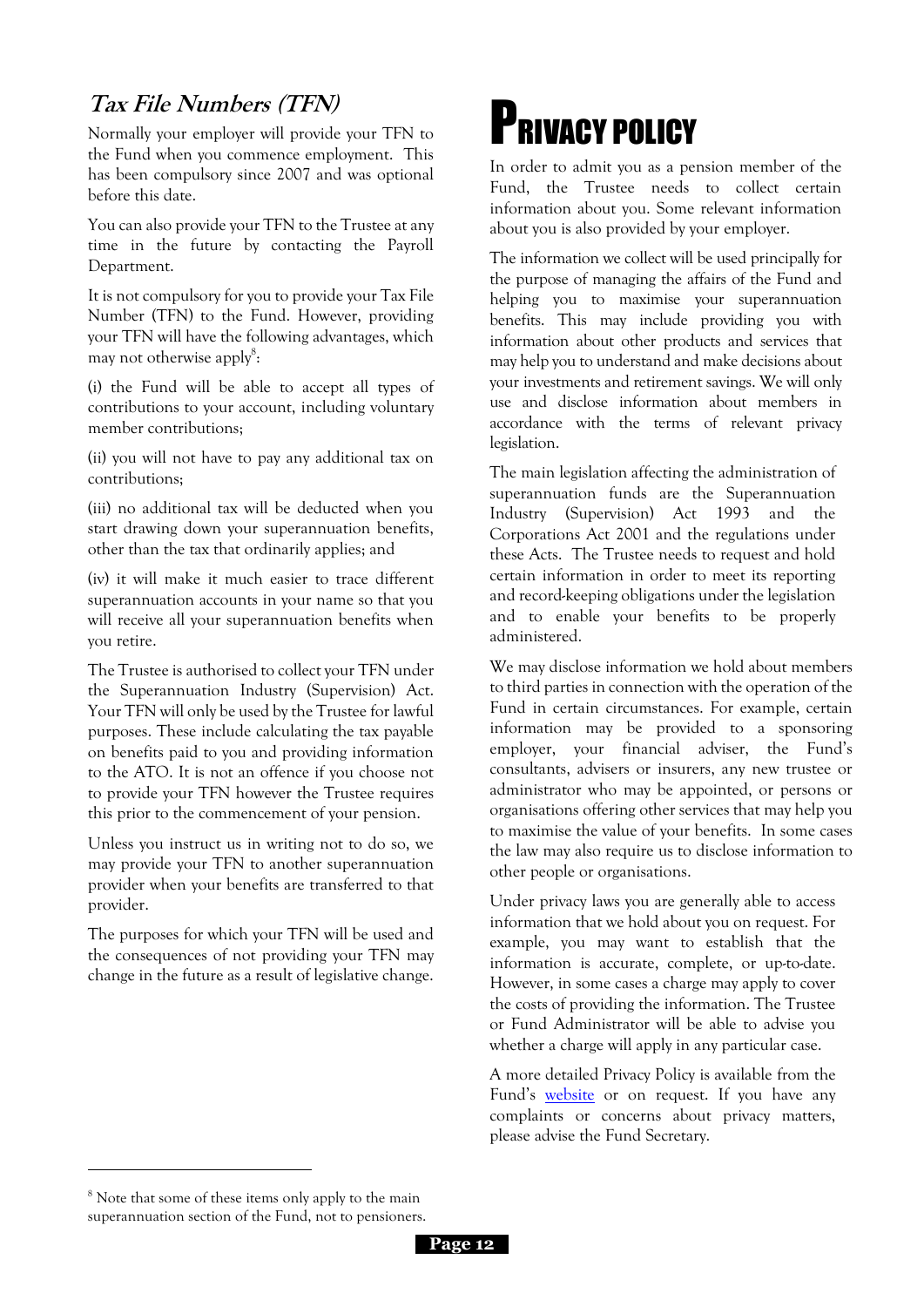# **HOW THE FUND IS MANAGED**

### **Trustee**

Your Fund is managed by a Trustee, Manildra Flour Mills Retirement Fund Pty Limited (ABN 74 065 680 195, AFSL 530609), which is a separate entity from the Manildra Group. The Trustee is governed by a Board of Directors who are responsible for managing the Fund in accordance with the Trust Deed and the relevant legislation. Two Directors are elected by members, two Directors are appointed by the Manildra Group. The Trustee Board may also appoint an Independent Director from time to time. At the date of this PDS there is not an Independent Director.

Directors meet regularly to supervise the Fund's operation and to review the performance of the Fund's investments. Please refer to the Fund's [website](http://super.manildra.com.au/) or the latest *[Annual Report](http://super.manildra.com.au/annual-reports/)* for information about the current Directors.

### Appointment and Removal of Directors

#### **Employer-Appointed and Independent Directors**

Employer-appointed Directors are appointed by the Manildra Group for a term of three years and may be re-appointed.

Independent Directors are appointed by the Board of Directors and shall hold office for three years, but they may be re-appointed.

#### **Member-Elected Directors**

Member-elected Directors are elected by the members (including pensioners) for a term of three years.

Elections of Member-elected Directors are held in May and June every three years and the two Directors elected by the members then hold office for a three-year period from 1 July of the year in which the election is held.

Only members (including pensioners) of the Fund are eligible for nomination as Member-elected Directors.

The Trustee will issue a Notice of Election to each active member of the Fund at their place of work and to each pensioner by mail.

In the event that nominations exceed the number of vacancies, a ballot will be conducted.

The voting will be voluntary and on a "first past the post" basis.

The result of the election shall be declared to the Trustee of the Fund and the elected candidate(s) and members will be advised accordingly.

#### **Casual Vacancies**

In the event of a casual vacancy occurring on the Board of Directors due to the cessation of office of a Member-elected Director, the vacancy shall be filled within 90 days by the unsuccessful candidate receiving the next highest number of votes at the earliest preceding general election.

In the event that insufficient or no nominations for the position of Member-elected Director(s) are received by the closure date stated in the Notice of Election, the incumbent Directors shall within 14 days of the closure date, issue a further invitation to members to nominate. Failure to receive any or sufficient nominations following this second invitation will result in the Manildra Group appointing a Fund member or members to fill any vacancies not filled by a nominee of the members of the Fund.

### **Termination of Office**

The office of Member-elected Director will become vacant on:

- ➢ Resignation by notice in writing to the Trustee;
- ➢ Bankruptcy, mental illness or death;
- $\triangleright$  Ceasing to be a member of the Fund or to satisfy a condition that the Member-elected Director was required to satisfy to be eligible for appointment; or
- ➢ Becoming a *disqualified person,* as defined in superannuation legislation.

A majority of the members may at any time and from time to time by vote in a ballot of members, remove any or all of the Member-elected Directors from office. In this event the Trustee shall conduct, or cause to be conducted, a ballot of members (in accordance with such procedures as the Trustee shall, by resolution of the Directors, from time to time adopt) upon receipt of a written request for the holding of such a ballot signed by not less than ten per cent of the members at that date.

Any removal of Member-elected Director(s) shall take effect from the date of the election of the new Member-elected Director(s) or such other date as the newly appointed Member-elected Director(s), the Manildra Group and the remaining Trustee Directors then in office determine.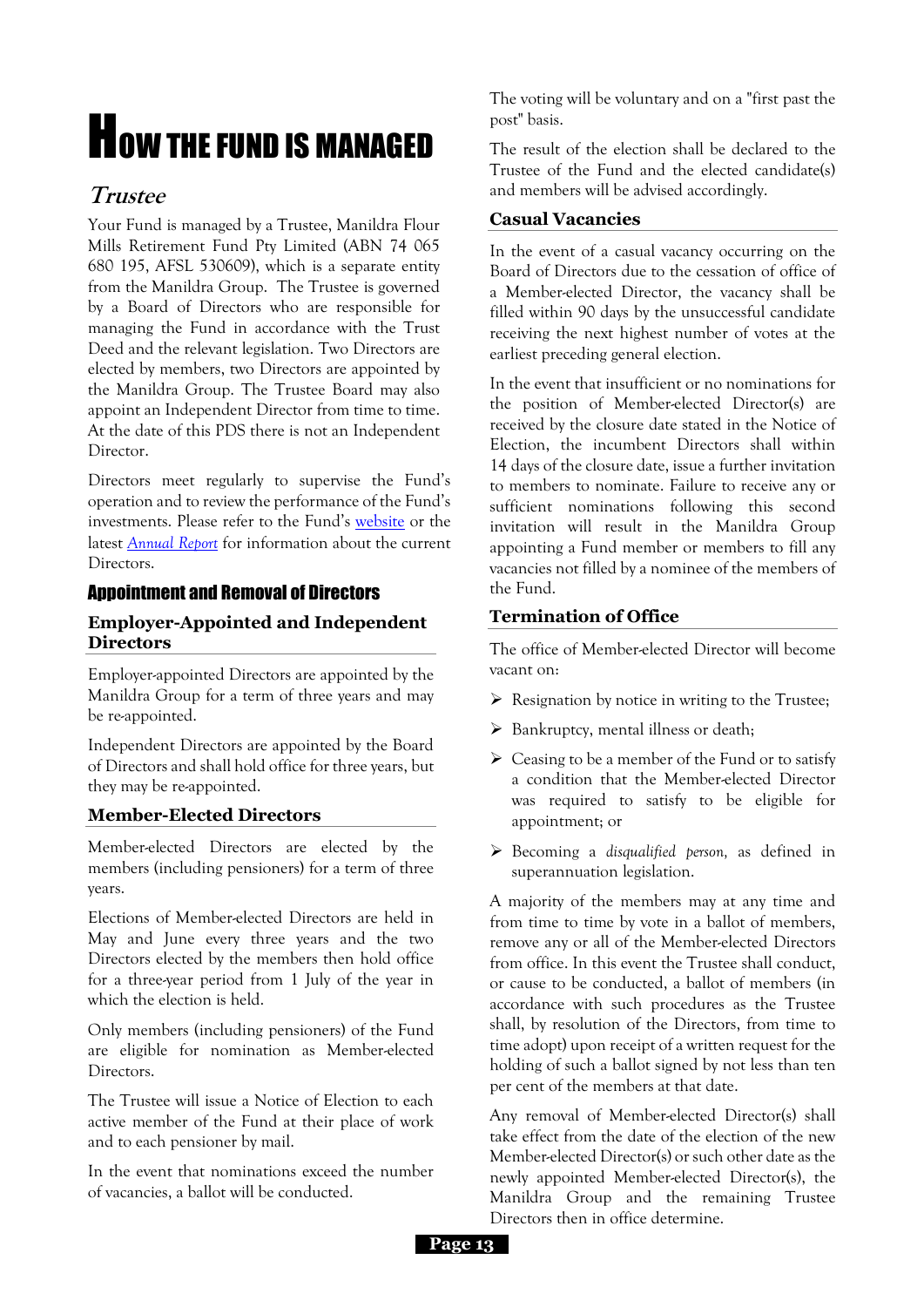#### **All Directors**

All Directors cease to hold office if they retire, resign, die, become mentally ill or incapable of carrying out their responsibilities or are disqualified by law.

### **Service Providers**

To assist the Trustee in fulfilling its obligations and responsibilities and management of the Fund, professional service providers may be appointed. These include:

### **Actuary**

*Role:* Provides actuarial advice.

*Currently:* Professional Financial Solutions Pty Ltd ABN 84 096 646 178

### **Administrator**

*Role:* Keeps member records and arranges payment of benefits.

*Currently:* Professional Financial Solutions Pty Ltd ABN 84 096 646 178

### RSE Auditor

*Role:* Reviews the accounts of the Fund. *Currently:* Ernst & Young ABN 75 288 172 749.

#### Internal Auditor

*Role:* Reviews internal controls and activities of the Fund.

*Currently:* Grant Thornton ABN 41 127 556 389

### Insurance Broker

*Role:* Provides advice and administrative services in relation to the Fund's insurances. *Currently:* Gow-Gates Financial Services Pty Limited ABN 97 001 250 344

### Risk and Compliance Consultant

*Role:* Monitors and reports on Risk and Compliance Matters. *Currently:* Professional Financial Solutions Pty Ltd ABN 84 096 646 178

#### **Investments**

*Role:* Responsible for the unit trust investments held by the Fund. *Currently:* ANZ Banking Group Limited ABN 11 005 357 522; Morningstar Investment Management Australia Limited ABN 54 071 808 501 Vanguard Investments Australia Ltd ABN 72 072 881 066

DFA Australia Limited (Dimensional Fund Advisors) ABN 46 065 937 671

Schroder Investment Management Australia Limited ABN 22 000 443 274

Citigroup Pty Limited

ABN 88 004 325 080

### **Trustee Liability Insurance**

The Fund is insured against liabilities incurred by the Directors up to \$4 million per claim, to a total of \$8 million. The Directors are not insured for dishonest, wilful or reckless acts. In addition, from 1 January 2022 the Directors will not be permitted to use trust assets to pay a criminal, civil or administrative penalty incurred in relation to breaches of Commonwealth law.

## **Trust Deed**

The Fund is governed by a legal document called the Trust Deed which sets out the rights and responsibilities of all participants in the Fund and outlines the rules under which the Fund is administered and benefits are paid. This PDS and other documents may describe your rights and entitlements in general terms but the Trust Deed is the final authority.

As circumstances change, it may be necessary to amend the Trust Deed (e.g., to reflect changes in legislation). You will be informed of significant changes to the Trust Deed in the *Annual Report*.

A copy of the Trust Deed is available on request from the Fund's [website](http://super.manildra.com.au/about.php?documentContent=trustdeed) or from the Fund Secretary (see page 1 for contact details).

### **Loans**

The Trustee is not allowed to make loans to members and you cannot use a benefit as security for money you borrow. Nor can your benefit from the Fund be signed over to any third party.

## **Termination of the Fund**

The Manildra Group has set up and sponsors the Fund with the intention of continuing to provide superannuation benefits for its employees. The Trust Deed and superannuation law does allow the Fund to be wound up. If this happens, your rights will be governed by the provisions of the Trust Deed.

**Page 14**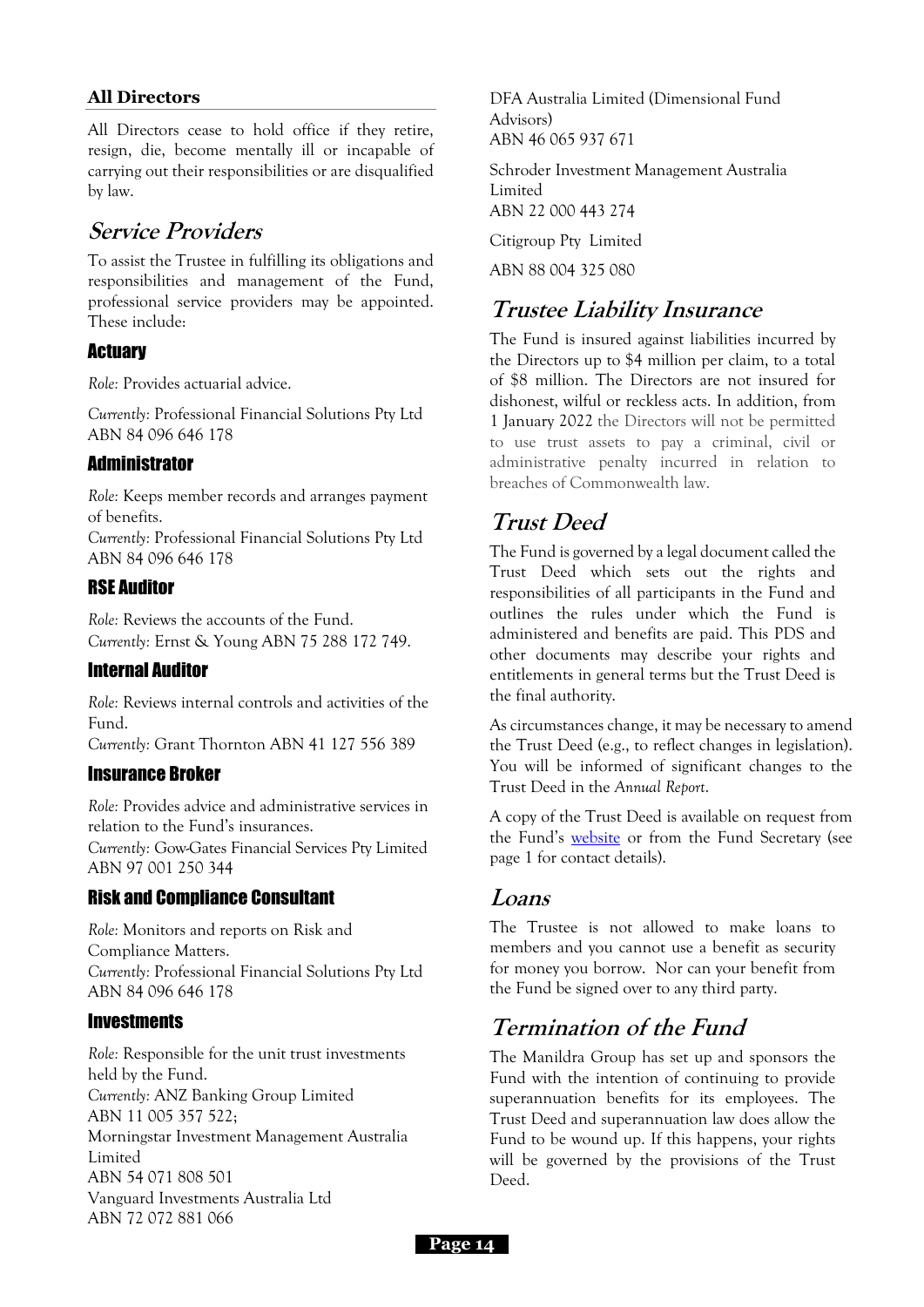## **INQUIRIES AND** COMPLAINTS

<span id="page-15-0"></span>The Trustee provides an inquiry and complaints procedure for members which, together with the Australian Financial Complaints Authority (AFCA), forms the Fund's dispute resolution mechanism. Through this service, you may make a general inquiry about your superannuation benefits or the operation of the Fund as it affects you, or make a complaint if you are dissatisfied about some aspect of your membership or benefits or a decision of the Trustee.

Inquiries or complaints about the Fund or your benefits should be directed to the Fund Secretary (see page 1 for contact details).

Under superannuation legislation, the Trustee must take all reasonable steps to ensure that there are arrangements to deal with inquiries or complaints within 45 days. If your complaint has not been resolved within 45 days or you are not satisfied with the Trustee's decision, you may be able to lodge a complaint with the Australian Financial Complaints Authority (AFCA).

AFCA is an independent body set up by the Federal Government as the dispute resolution scheme for financial services. AFCA provides fair and independent financial services complaint resolution that is free to consumers.

You may only approach AFCA if you have first been through the Fund's internal complaints procedure. AFCA is not able to deal with matters that relate to management of the Fund as a whole.

The time limit for complaints to AFCA about most trustee decisions is six years. However, stricter time limits do apply to making certain complaints in relation to death and total and permanent disablement (TPD) benefits.

AFCA can only deal with a complaint relating to the payment of a death benefit if you object to the Trustee's initial proposal for the distribution of the benefit within 28 days and you lodge your complaint with AFCA within 28 days after the Trustee has considered your objection and advised you of its final decision.

#### You can contact the AFCA on:

GPO Box 3 Melbourne VIC 3001 Phone: 1800 931 678 Email: afca.org.au

## KEEPING UP TO DATE

The Fund's website, [http://super.manildra.com.au](http://super.manildra.com.au/) has detailed information on the Fund. In addition, to help you stay informed about your superannuation, we will send you:

- ➢ A Welcome letter on commencing a pension, confirming the details of your pension account;
- ➢ A yearly personal *Member's Benefit Statement*, which shows the value of your pension account as at 1 July and the transactions made since your last *Statement*;
- ➢ An *Annual Report* to members which contains information on the Fund's activities during the year, such as the Trustee's investment strategy and other important details about the Fund; and
- ➢ If you are aged 60 or under, an annual *PAYG Payment Summary*.

Please contact the Fund Secretary if you require more information about the Fund or would like to see a copy of other Fund documents such as the Fund's full financial statements and audit report (see page [1](#page-1-0) for contact details).

### **Keeping in Touch**

We can only send you printed information if we have your current address, so it is important you tell us your new address if you move. You should also advise if there any changes to your bank account details.

If we lose track of you because we don't have your current address, you may be classified as a "lost member" and your details and account balance transferred to the ATO.

We will also send information to you by email (eg newsletter, notices), so it is important that you advise the Fund administrator of your preferred email address and advise if this ever changes. You can notify the Fund of a change of address by contacting the Payroll Department.